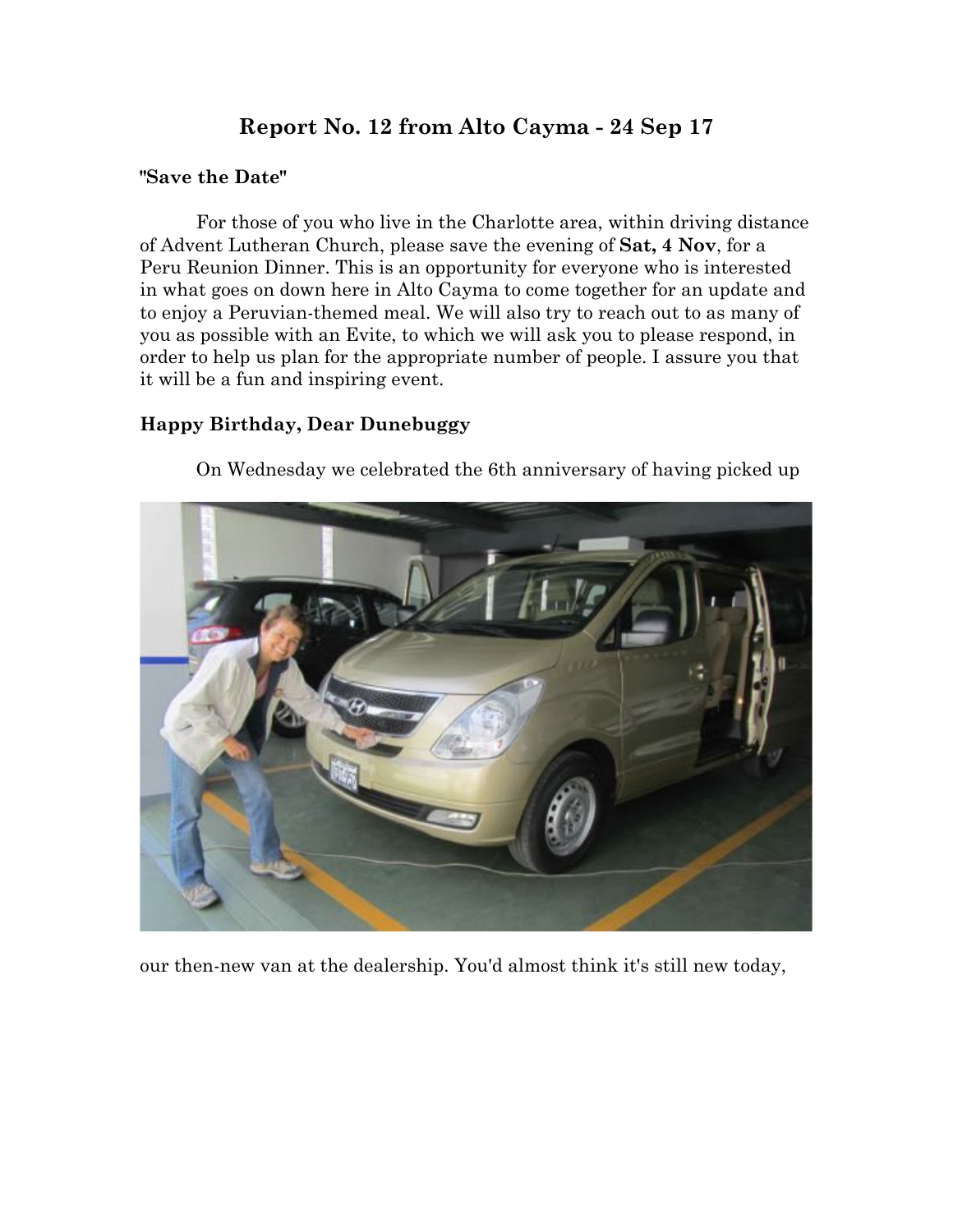

with the way Victor takes care of it.

## **Association Serving Alto Cayma (ASAC) Planning Commission**

Over the past several weeks, the ASAC leadership has been meeting twice a week with the objective of streamlining and formalizing our business practices. This effort is being driven by a number of factors, including:

• Our need to grow our programs without growing our staff

• The recent arrival of Briza to take over a key role in the ASAC as our Director of Social Work

• John moving into a stronger leadership role in the ASAC

- Carol coming on board to manage the finances of the ASAC
- Me trying to phase out of the details of the activity here in

Alto Cayma, in order to concentrate more on sponsor and donor relationships

On Friday, we held a meeting with the ladies who do the field work for the Acercándonos sponsorship program, to begin involving them in the change process. The meeting went well. (As you can see in the photo, we are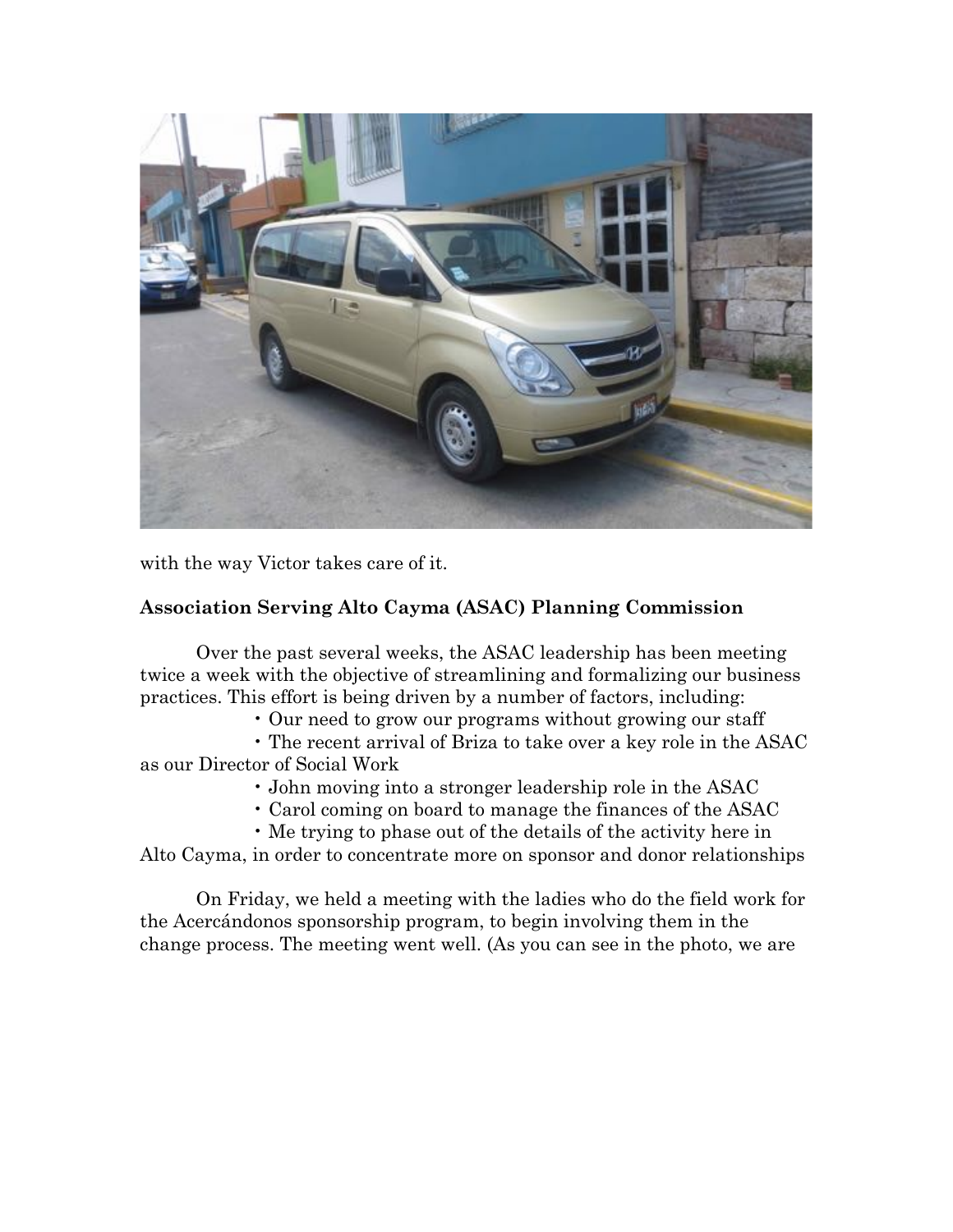

all still here - there weren't any defections. :-) While I've got everyone assembled all in one place, let me link up the names, faces and responsibilities of these people you keep reading about in these reports.

Back row (l to r)

•Lidia - Director of Student Programs and Administrator

of Finances

- Carol CFO
- Jim CEO
- John COO
- Briza Director of Social Work
- Victor Director of Logistics and Special Projects

Front row (l to r)

- Sabina Assistant to Lidia
- Lurdes, Maribel, Luz, Genoveva, Giuliana, Tula Case Workers in the Acercándonos program

## **Day of Youth and Springtime (and of the Student)**

September 23, the first full day of Spring in the southern hemisphere, is celebrated in Peru as the day of all of the above. It's a single day, but we celebrated it all week. On Wednesday, the Ciudad Blanca Rotary Club hosted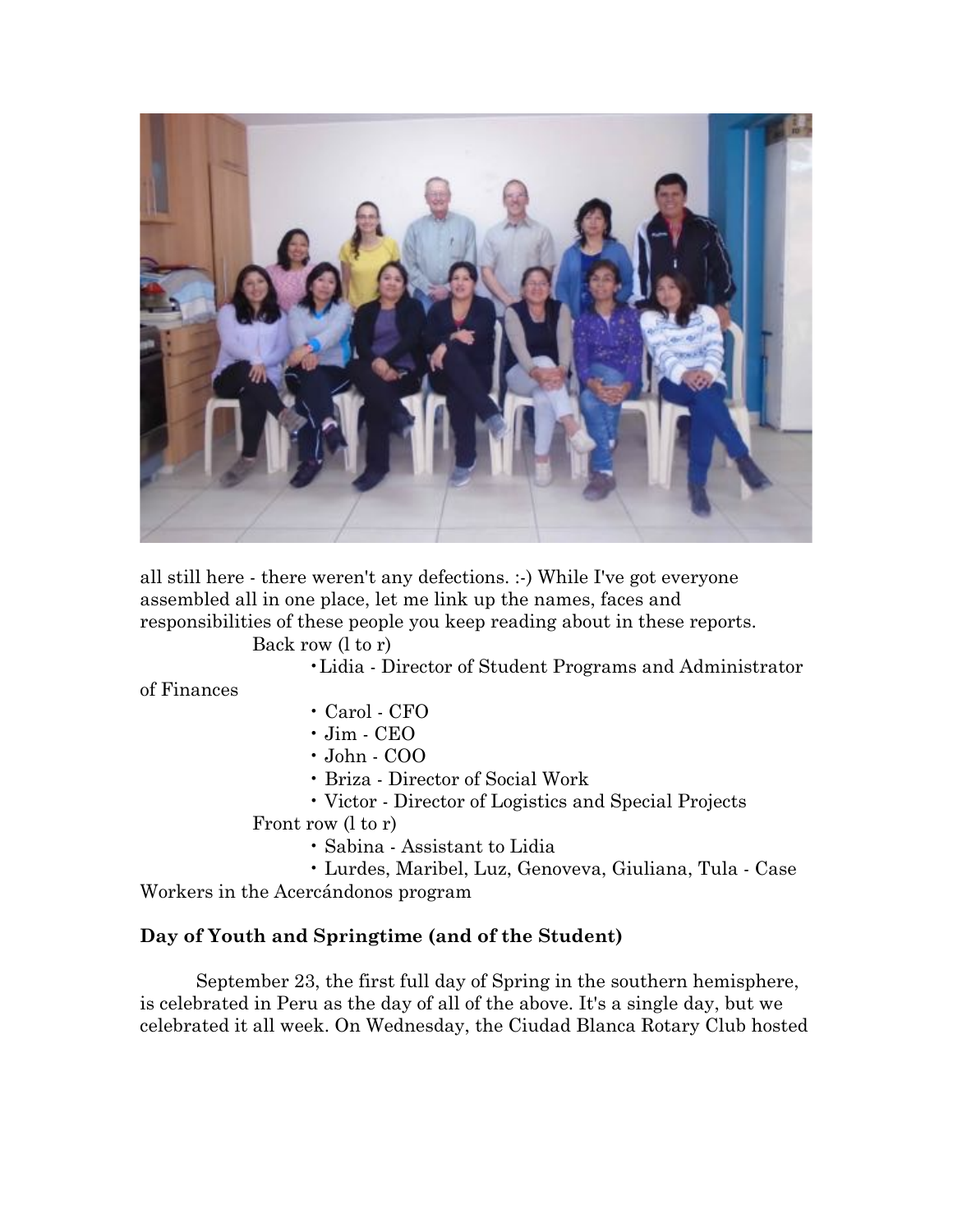

our Rotaractors and Interactors for a celebration. On Saturday, Lidia and Sabina organized a celebration for our Bridge to Opportunity students who

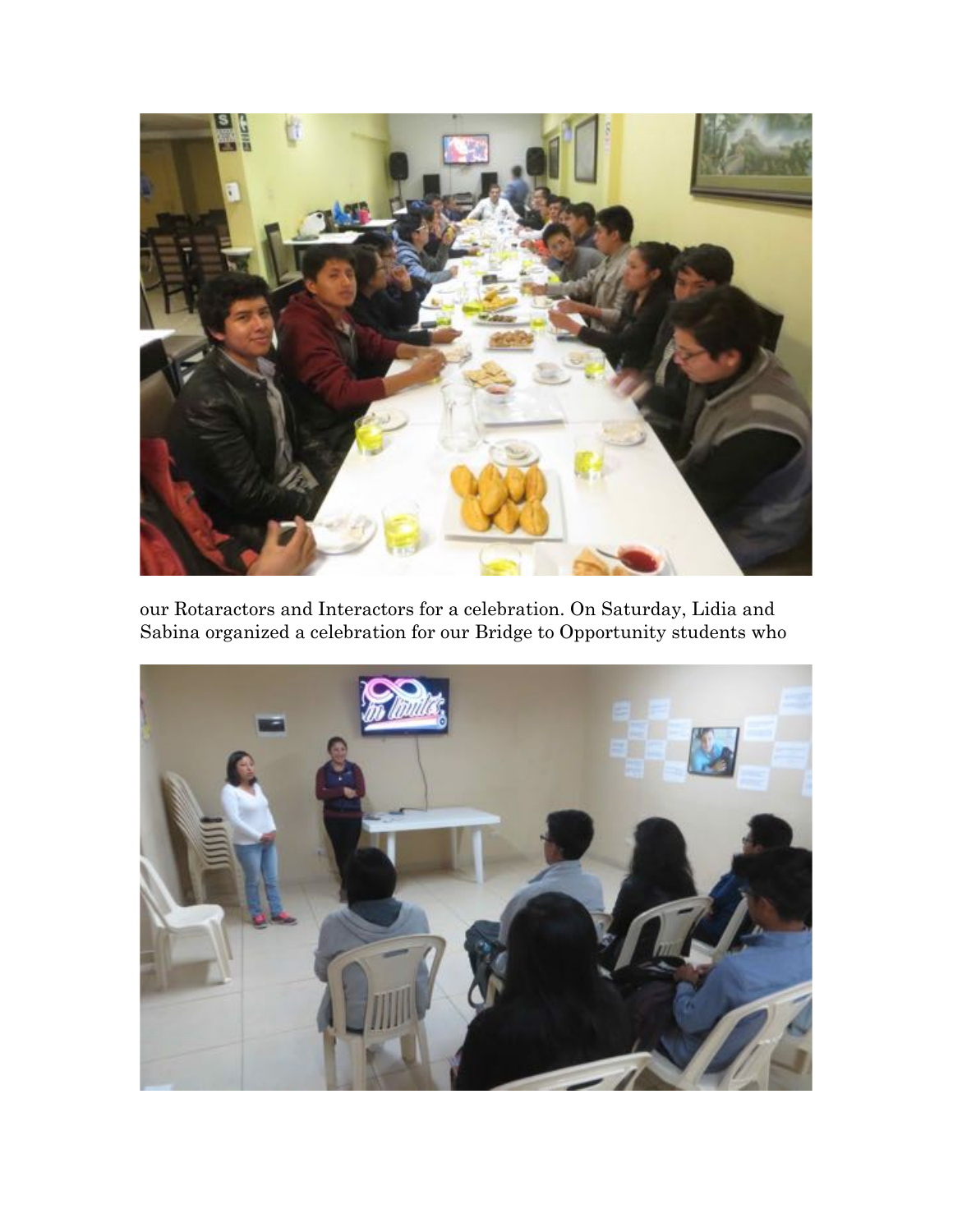are studying in the academy. (They had already done the same for the Salir Adelante students at their meeting on the previous Saturday.)

This was all such fun that it has given me a new idea. I'm going to campaign to have March 21 designated as the Peruvian Day of Old Goats and Autumn (and of the Hopelessly Untrainable :-)

#### **Family School of Love**

The 4th Saturday of every month, we do a special event in Mujeres con Esperanza. Two months ago we did a party for the children, and last month we had an event for the elderly. This month it was the parents' turn, and Briza organized a workshop on how to raise your children with love. She



talked about the needs of the different members of the family, and how to respond to those needs positively, with love, rather than negatively, with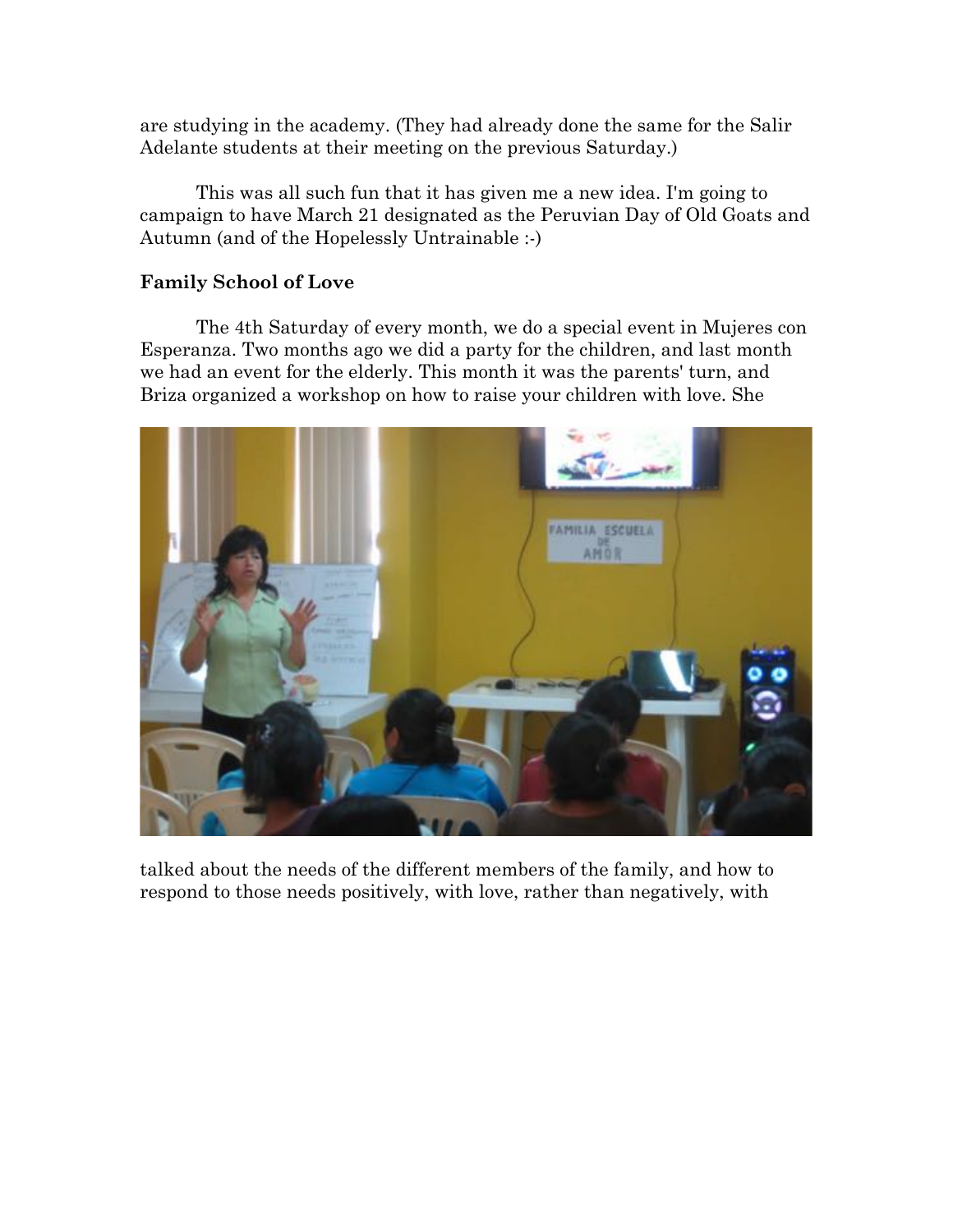

resentment and harsh words. The parents in this primitive settlement have had very little access to guidance in areas like this, involving healthy family relationships, and they were a very receptive and appreciative audience. We



hope they'll invite their friends and neighbors to attend our next offering.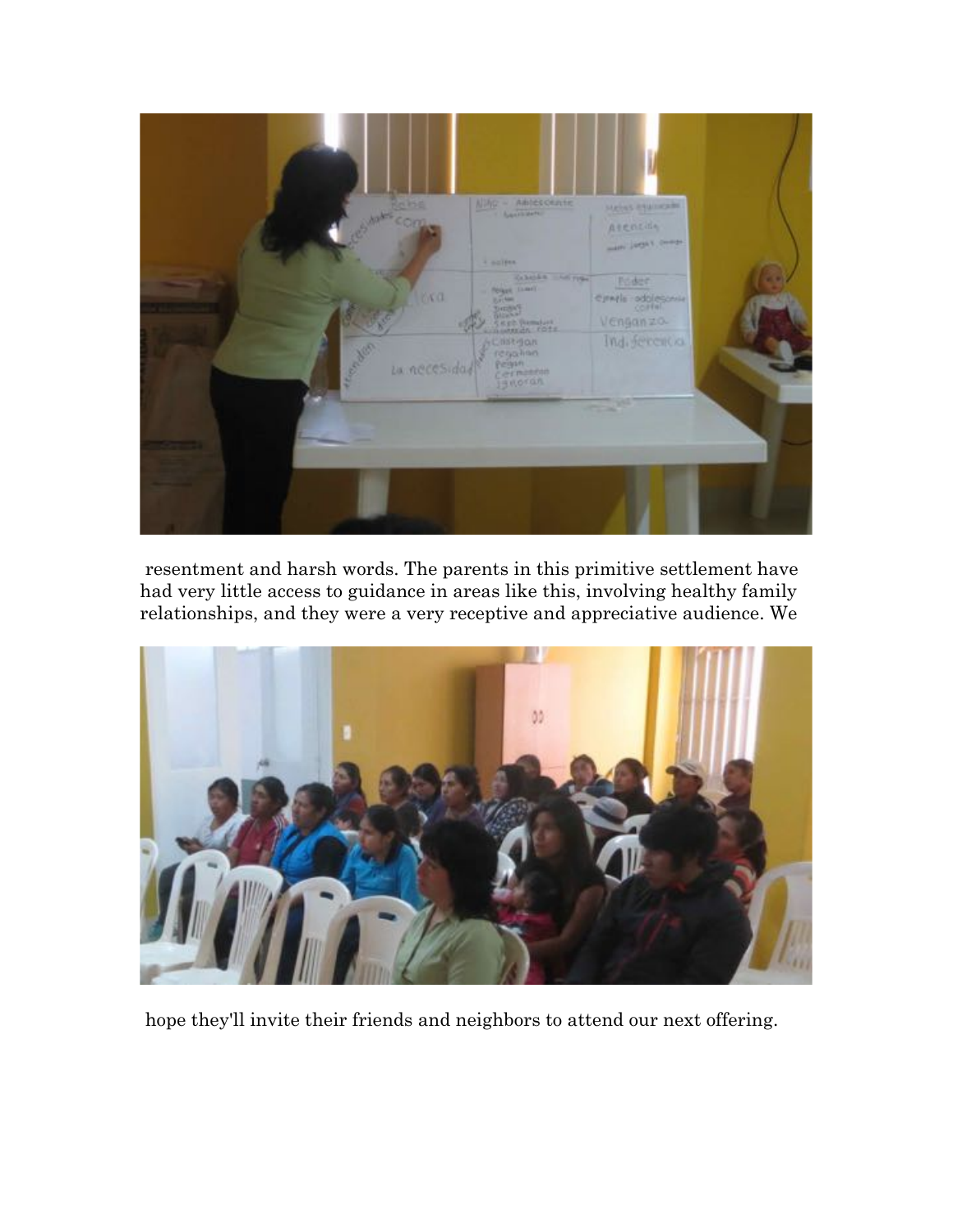#### **Reports on "Ahijados" (Sponsorees)**

Those of you who are sponsoring "ahijados" in the Acercándonos program will remember that I have mentioned, on more than one occasion, that when I return to the States this time, I'll be bringing letters from "ahijados" only for those sponsors who wrote a letter to be answered. I'm going on the assumption that those sponsors who don't write do want to help their "ahijados" financially, but they don't care if they hear from their "ahijados" or not. (Note: This is purely an assumption on my part. If I'm wrong, please let me know.)

Even if my assumption is correct, I also feel that sponsors who are giving so faithfully and generously are entitled to know how their "ahijados" are doing, whether they write to them or not. Therefore, I have directed the ladies in our Acercándonos office to write a short report on each of the 250



"ahijados" who didn't receive a letter this time. I will translate and e-mail those reports to the sponsors when I get back to the States in early October.

#### **Chinese Junque**

I finally got my genuine Wanxin (that's Mandarin for "Mao Tse-tung's Revenge") motorcycle back from the shop after an engine rebuild. I think I'd